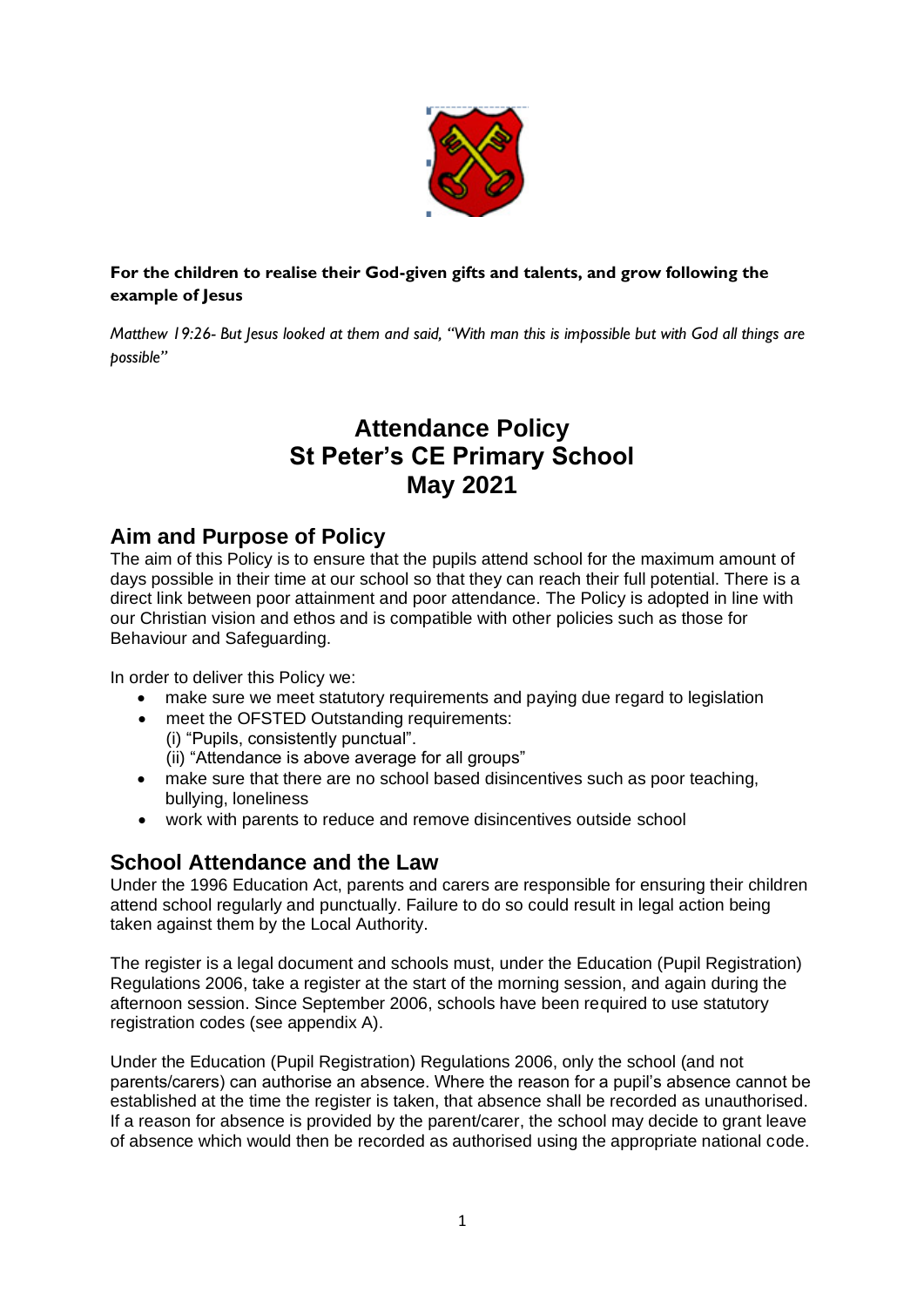The Education (Pupil Registration) (England) Regulations 2013 have removed all references to family holidays and leave of absence shall not be granted unless an application had been made in advance and the headteacher considers that leave of absence should be granted due to exceptional circumstances. Headteachers no longer have the discretion to authorise up to ten days of absence. This discretion has been removed by the aforementioned Regulations (2013). Whilst the headteacher will consider all requests on a case-by-case basis, parents must be aware that requests will normally be refused.

Where a family chooses to take a holiday during term time, the absence will be coded as unauthorised (G code) and a Penalty Notice may be issued to each parent for each child (where 5 or more days of unauthorised absence are recorded as a result).

If leave of absence is taken without the request having been agreed, the absence will be recorded as unauthorised. This may result in the Local Authority issuing a Penalty Notice, in accordance with the Essex Code of Conduct (£120 per parent, per child / £60 if paid within 21 days), where there have been 10 sessions or more of unauthorised absence recorded. If this penalty is not paid the Local Authority will instigate legal proceedings against the parent/carer in the Magistrates Court.

In compliance with the Education Act 436A (Chapter 2 Part 6) the school will, after making appropriate checks, report all Children Missing from Education to the Local Authority, Education Welfare Service, who has a duty to investigate the whereabouts of such children and negotiate their prompt return to suitable education.

### **Roles Responsibilities and Procedures**

## **School**

- The school uses an electronic register system
- The register opens at 8.45am and closes at 9.00am in the morning. Any child arriving after this time will be marked as late. If a child arrives after 9.20 they will be marked as an unauthorised absence. The afternoon register opens at 1.10pm and closes at 1.15pm. Any child arriving after this time will be marked as late. If a child arrives after 1.25pm they will be marked as an unauthorised absence. Any child who is brought into school after the register closes must be added to the electronic entry system so a record is made of them being on site.
- The school will consider all leave requests, looking at the reason and the child's attendance this year and in previous years.
- The school will challenge families where attendance is below expectations
- The teaching staff will report any unusual patterns in attendance to the Safeguarding Lead person.
- The school will send information of unauthorised absence to Essex County Council who may issue penalties.
- The school will write to the parents of any child who has an attendance of 95% or below each term.
- Parents of any child who has an attendance of below 90% (persistent absence) will be contacted.
- The pupil's attendance will be reported on formally twice a year in the half yearly and end of year report.
- The school will report details of any child with an attendance of below 90% to children missing in education as this constitutes persistent absence. The details will also be reported to Essex County Council.